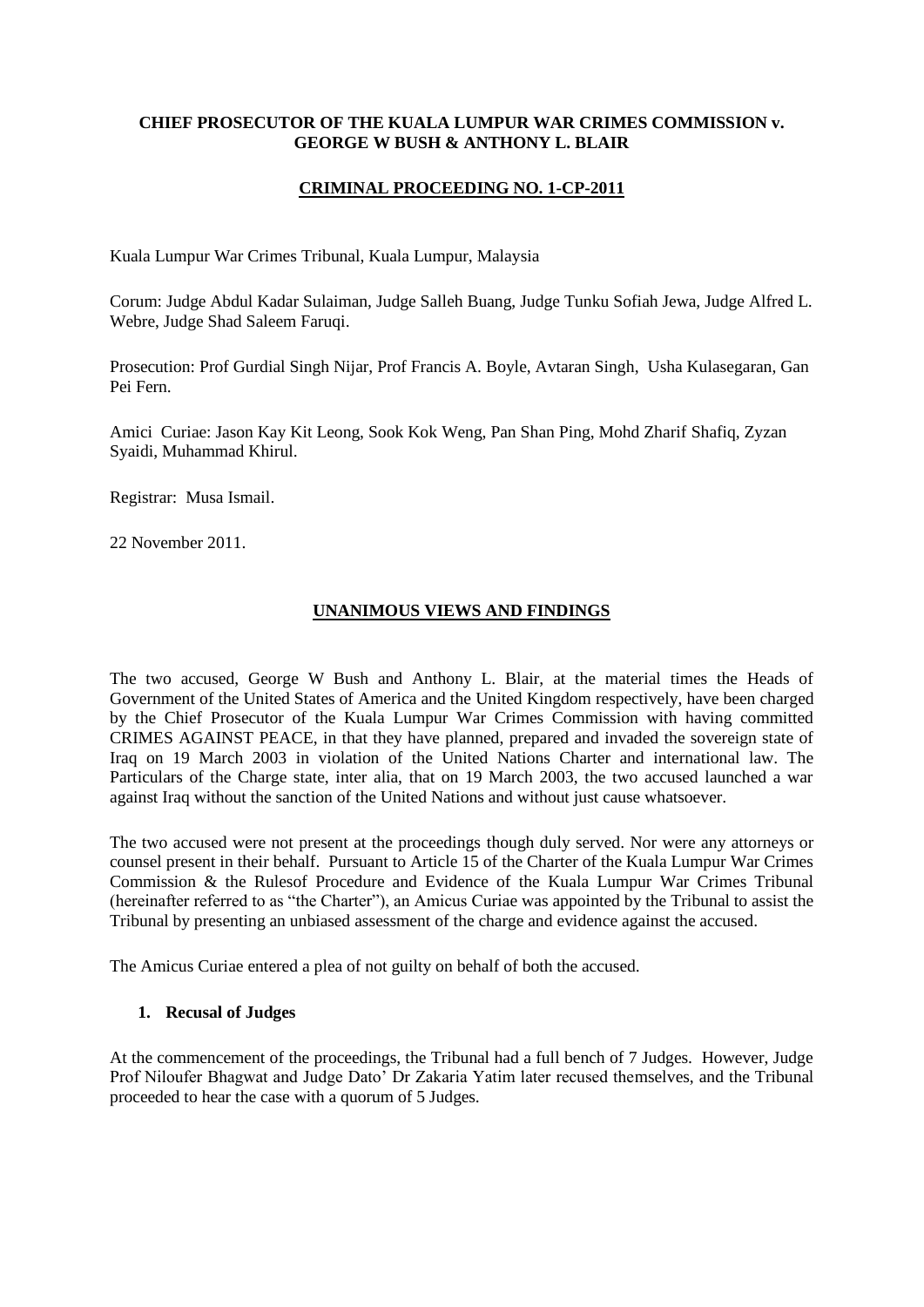#### **2. Preliminary Objection on Jurisdiction**

Amicus Curiae Jason Kay Kit Leong raised a preliminary objection that the Tribunal has no jurisdiction to hear the case. After listening to arguments by the Chief Prosecutor and the Amicus Curiae, the Tribunal ruled that it has jurisdiction and the proceedings then continued.

Under Article 7 of Part I of the Charter, the Tribunal shall have jurisdiction not only in respect of crimes against peace, but also in respect of crimes against humanity, crime of genocide and war crimes.

#### **3. Facts**

It is the undisputed facts of the case that the first accused had contemplated invading Iraq as far back as 15 September 2001 and had confided in the second accused of this intention. In 2002, the two accused, without the sanction of the United Nations Security Council, had directed air strikes against Iraq in order to degrade Iraq"s air defences, in preparation for its invasion in 2003. A memorandum of the UK cabinet dated July 23, 2002 (known as the "Downing Street Memo") had recorded a meeting between the second accused and his intelligence officials.

On November 8, 2002, the United Nations Security Council passed Resolution 1441. The text of this Resolution clearly does not authorise the use of military action to compel its compliance. Both the accused would have been fully aware of the limitations of this Resolution.

The second accused had admitted whilst giving his testimony at the Chilcot Inquiry on 14 January 2011 that his Attorney General, Peter Goldsmith, had advised that a second Security Council Resolution is necessary under international law to authorise the use of military force against Iraq.

It is also an established fact that Iraq did not possess any weapons of mass destruction (WMD). The two accused had over the years since the Iraq war admitted that they knew or believed the intelligence reports on Iraq"s WMD to be unreliable. Yet both accused proceeded to wage war on Iraq based on a false and contrived basis.

More than 1.4 million Iraqis have been killed (and continue to die) as a direct and indirect consequence of the war waged by both accused against Iraq.

#### **4. THE INTERNATIONAL LAW OF WAR –**

#### **4.1 General Prohibition Against Force**

The Charter of the United Nations contains a general prohibition against force as a means of resolving disputes. The Charter insists that war can only be a last resort and that the decision to unleash the horrors of war on innocent populations can only be taken according to the duly established law itself. The Security Council and the General Assembly have consistently affirmed this principle.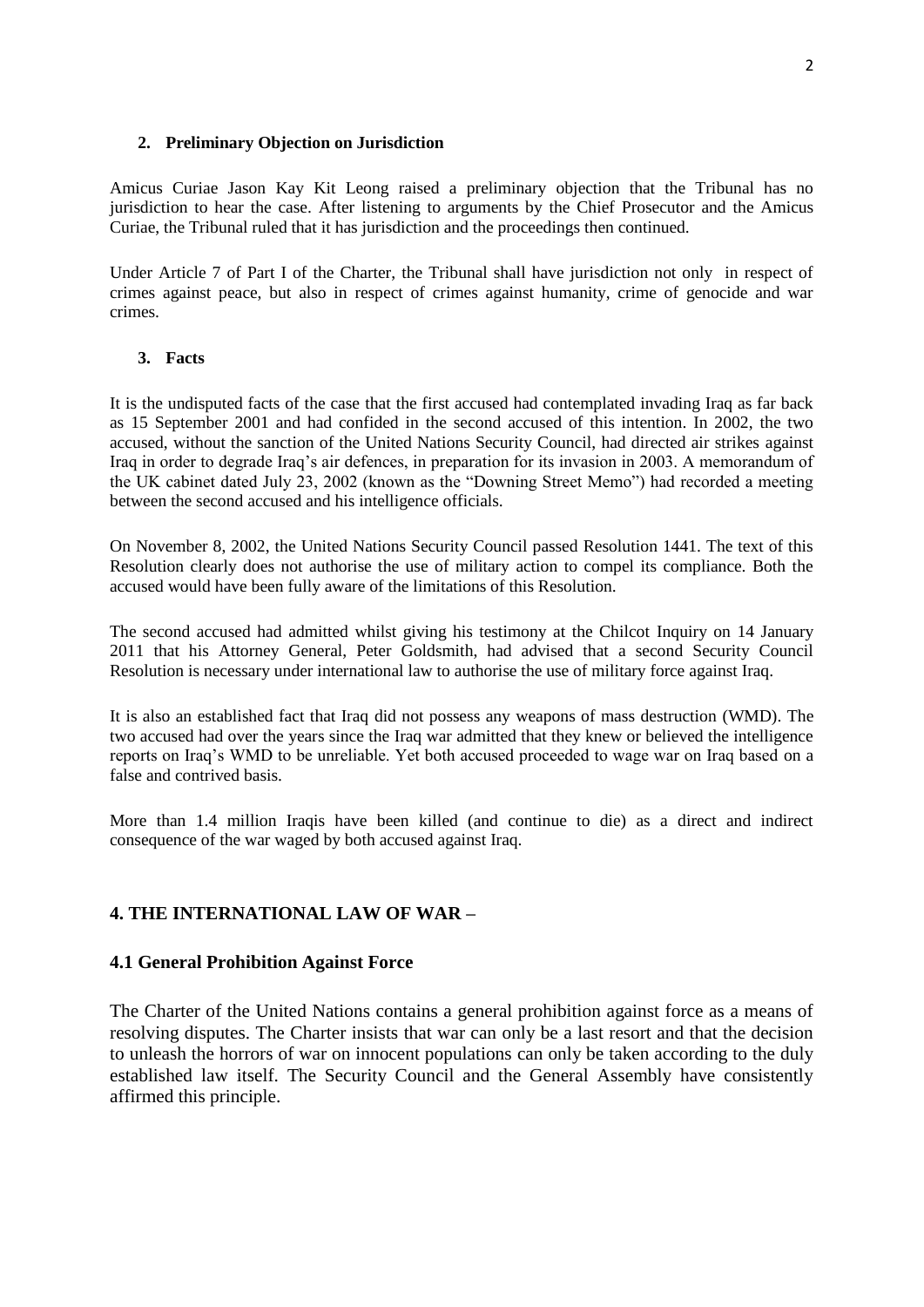## **4.2 Where in Exceptional Circumstances Force is Allowed**

Under the Charter as well as customary international law, there are some exceptions that make the use of force lawful.

First, legitimate self-defense under Article 51 of the Charter.

Second, specific Security Council authorization of force as a last resort to maintain peace and security under Chapter VII of the Charter.

Third, the Defence assertion that in customary international law there is a principle of preemptive or anticipatory self-defense when a threat of attack is imminent.

Fourth, the Defence assertion that there is a principle of humanitarian intervention or a Right to Protect".

# **5. WAS THERE A PRIMA FACIE CASE?**

At the close of the case for the prosecution, we listened to submissions by both sides. The Tribunal came to the unanimous conclusion that a prima facie case exists. Defence was, therefore, called.

# **6. THE CASE FOR THE DEFENCE**

## 6.1. Nicaragua case –

The amicus curiae Jason Kay Kit Leon states that the prosecution has submitted two contradicting points on humanitarian catastrophe. The defence states, "The rule of natural justice requires the accused to know the charges against him clearly, to understand the nature of the charges against him, so that he has a chance to defend himself."

Yet, the defence in objecting to the prosecution"s submission of the Nicaragua case has made a moot point. Both of prosecution counsels" interpretations of the Nicaragua case would prohibit Bush and Blair"s orders to wage aggressive war and invade Iraq.

The Nicaragua case, by the interpretation of prosecution lead counsel Gurdial Singh Nijar, prohibits the invasion of Iraq by Bush and Blair because that invasion was not in furtherance of "preventing an overwhelming humanitarian catastrophe for which Saddam could be held responsible." No such catastrophe had been established in Iraq through well documented evidence. There were many other means – including a second Resolution at the United Nations – available to prevent the use of force. The measures taken by Bush and Blair"s aggressive war against Iraq were disproportionate.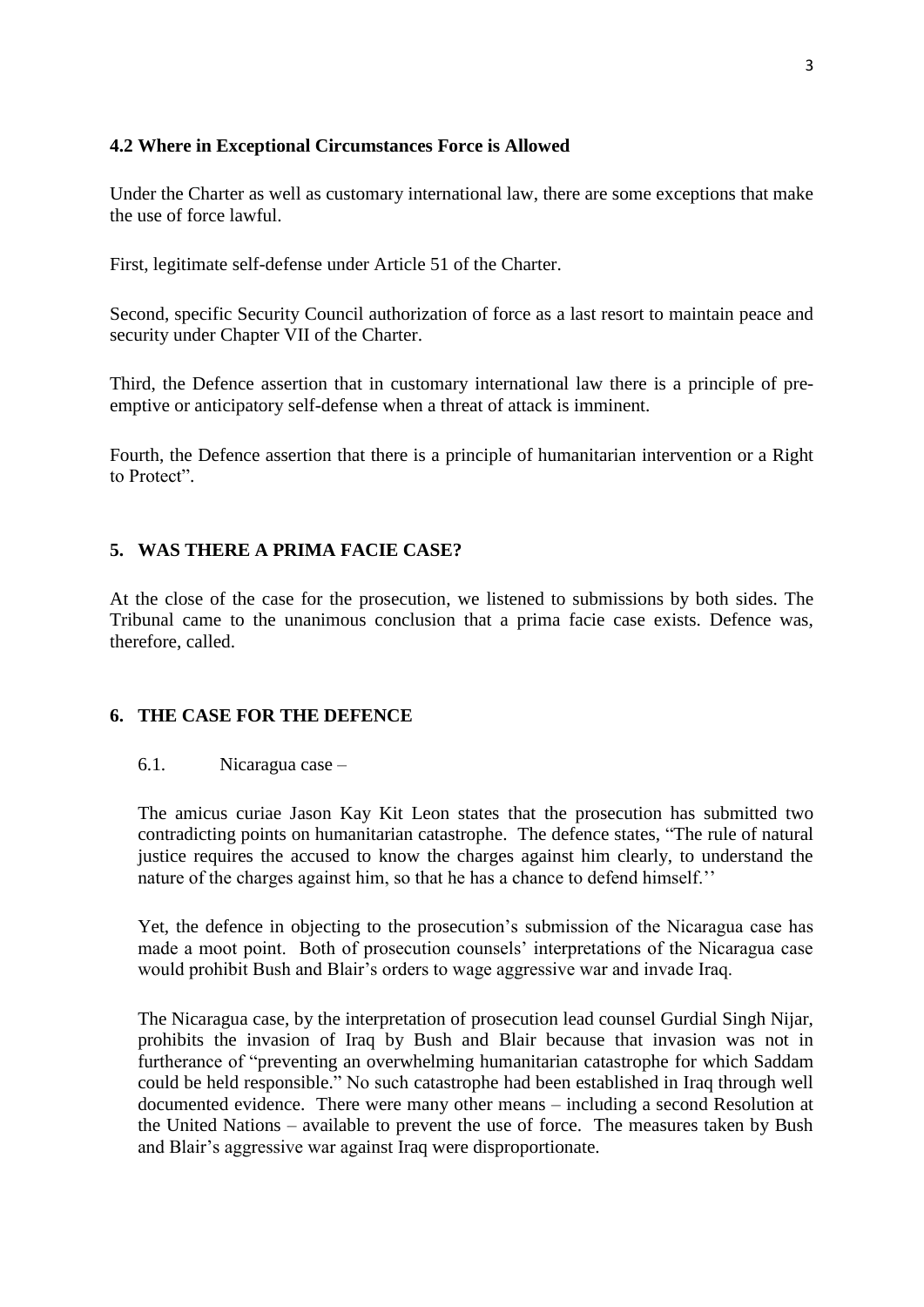The Nicaragua case, by the interpretation of prosecution co-counsel Prof. Frances Boyle, places an absolute bar upon any intervention by force for humanitarian reasons.

# 6.2. Responsibility to Protect

Similarly defence argues that responsibility to protect is a doctrine that justifies an intervention by force on humanitarian grounds, and that the doctrine of responsibility to protect provides a legal rationale for the aggressive war by Bush and Blair against Iraq. Defense cites the 1999 NATO intervention in Serbia as precedent. Yet as prosecution cocounsel Frances Boyle noted, U.S. President Bill Clinton had no authority from the U.S. Congress to invade Serbia and the UN resolutions cited by the defence were after the fact of the illegal invasion by way of an attempt by the UN to control a U.S. President. The 1999 invasion of Serbia was illegal under the Nicaragua case as was the 2003 invasion of Iraq by the two accused.

## 6.3. Use of U.S. government documents and statements of the accused

In arguing that the situation in Iraq justified Humanitarian intervention, the defence has submitted official documents predominately from one agency of the U.S. government, the U.S. Agency for International Development. These documents are biased presentations and unreliable, as they are prepared subsequent to the invasion for purposes of justifying the invasion of Iraq. Moreover, as the prosecution demonstrated, the director of USAID himself admitted his agency was filled with U.S. under-cover intelligence agents and propagandists.

# 6.4. 9/11 & the invasion of Iraq

The defence has interjected the events of September 11, 2001 into these proceedings in a number of ways.

A. 9/11 & the invasion of Iraq –The defence has introduced no evidence that establishes a planning or operational connection between Saddam Hussein and 9/11 event. The prosecution established that Bush may have used 9/11 as a pretext for the invasion of Iraq. 9/11 & the Project for A New American Century – The prosecution introduced evidence demonstrating that key principals in the cabinet of the first accused Bush were planning an invasion of Iraq as early as February, 1998 under the umbrella of the Project for a New American Century which at the same time was preparing public opinion for "a new Pearl" Harbor", an event that materialized on  $9/11$ .

B. 9/11 "Grotian moment" – The defence cites authority contending that "September 11 attacks on the United States demonstrate a change in the nature of the threats confronting the international community, thereby paving the way for rapid development of new rules of customary international law"" that would presumably authorize the invasion of Iraq.

Yet it is still unsettled, what the events of September 11, 2001 are all about.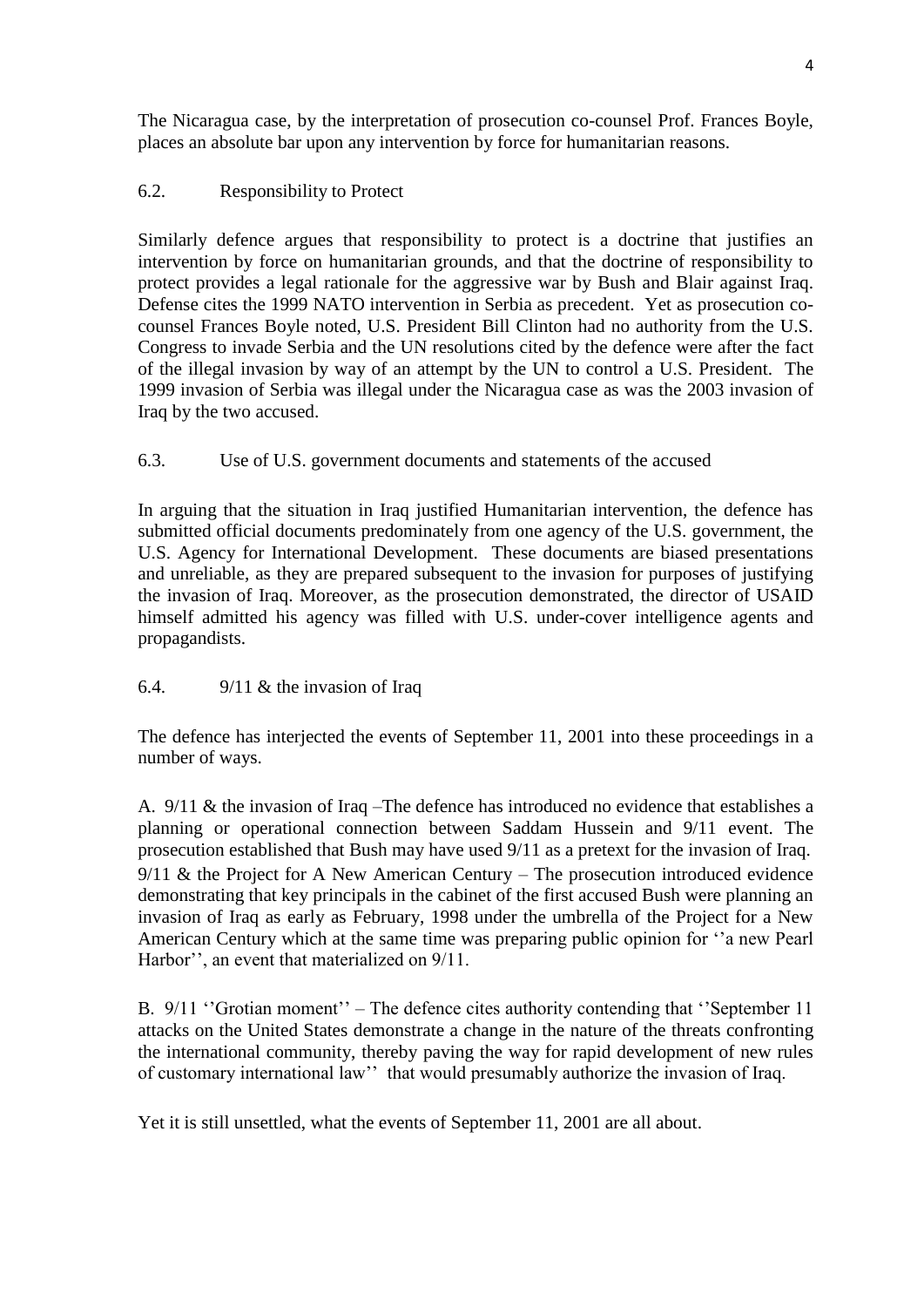## 6.5 Saddam Hussein & acts of 1988-1991

The defence introduced evidence of Saddam Hussein"s ethnic cleansing and chemical weapons use against the Kurds and the Anfal campaign in 1988, as well as the killing of Shiites and Marsh Arabs in 1991. Yet the defence failed to explain why U.S. President Ronald Reagan and George HW Bush (Senior) through agent Donald H. Rumsfeld sold Iraq chemical weapons and permitted their use and why President George HW Bush (Senior) incited the Marsh Arabs to revolt in 1991 only to abandon them knowing they would face Iraqi government reprisals.

## 6.6. United States Joint Forces Command

The defence introduced a document prepared by the Joint Center for Operation Analyses under official contract with the U.S. Department of Defense as justification for relationships between Saddam Hussein and international terrorism. The prosecution established the bias of this document as that produced by the invading party after the invasion.

# 6.7. Anticipatory self-defence

The defence raised the doctrine of anticipatory self-defence under Article 51 of the UN Charter as a justification for the invasion of Iraq by the two accused Bush and Blair. The prosecution noted that the clause "if an armed attack occurs" in Article 51 precludes its application to the case of Iraq. The prosecution also noted that the 1981 attack by Israel on Iraq, cited by counsel for the defence as a justification for the invasion of Iraq by the accused, was condemned by the UN Security Counsel and had been ordered by Israeli Prime Minister Begin to improve his standing in the election polls in Israel in 1981.

### 6.8. Memoirs of the accused Bush and Blair

Both the defence and the prosecution introduced relevant segments of the Memoirs of the accused Bush and Blair as evidence in this case.

# **7. TRIBUNAL'S FINDINGS ON FACTS AND LAW**

### **7.1 Right of Self-Defense Under the UN Charter**

Article 51 of the UN Charter permits member states to defend their sovereignty and to exercise the "inherent right of individual or collective self-defense if an armed attack occurs". However, the unilateral use of retaliatory force is subject to a number of limitations.

First, the right persists only till "the Security Council has taken measures necessary to maintain peace and security". Once the Council formally determines that there exists a threat to international peace and security, individual states may no longer exercise the right of selfdefense without the Council's express prior approval.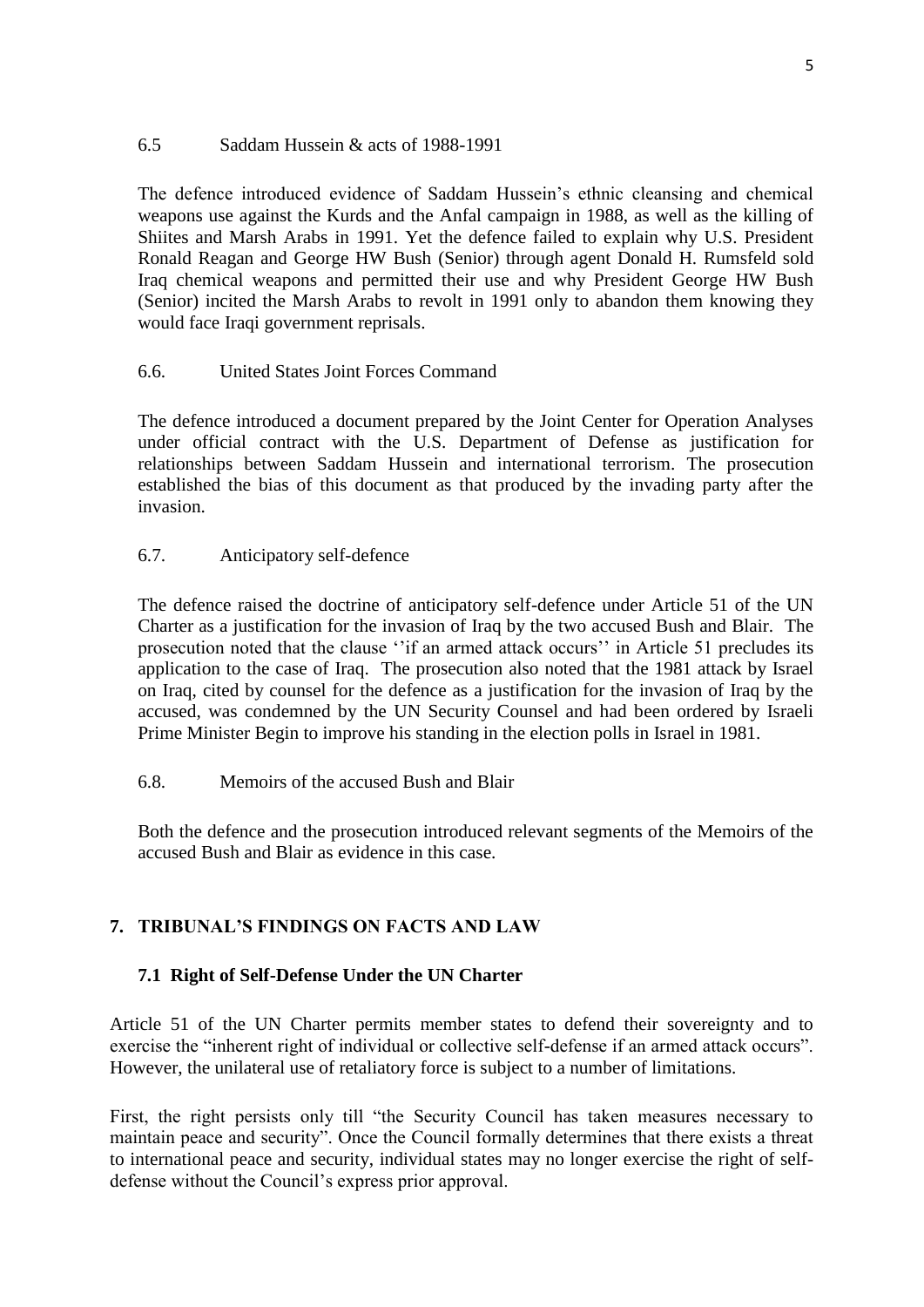Sometime after the Allied invasion, the Security Council deliberated on the Iraq war. It did not expressly validate the invasion. Yet we all know that the military occupation of Iraq by the Allies continues till today.

Second, Article 51 applies only in the event of an *actual* armed attack. Iraq had not attacked the USA or the UK. In fact, since 1991, it had not attacked any country whatsoever.

Despite Defence submissions, there is no credible evidence that Iraq had any connections with September 11, 2001 or with Al-Qaeda. Nor is there any evidence of Iraqi preparation to invade or attack or threaten any nation.

If by some stretch of imagination, there was such a threat, it was not imminent and it was entirely avoidable. The argument about self-defense is, therefore, not credible.

Third, the International Court of Justice has affirmed in the *Nuclear Weapons Case* that lawful defense must be both "proportional to the armed attack and necessary to respond to it". [*Nicaragua,* ICJ Reports (1986) at 14, 94 and 103; *Legality of the Threat Or Use of Nuclear Weapons*, ICJ Reports (1996) at para. 41].

As there was no armed attack from Iraq, there was, therefore, no justification for the US or UK to invoke the Article 51 doctrine of self-defense to attack, invade and conquer Iraq. The justification, if any, must lie in the Defence Counsel"s disputed doctrine of anticipatory or preemptive self-defense under customary international law which we shall deal with below.

# **7.2 Security Council Authorization**

Except for the narrow exception of unilateral self-defense under Article 51, the Security Council of the United Nations is the only authority empowered by Chapter VII, Articles 39 to 42 to use force by air, sea or land against a nation that is guilty of a "threat to the peace, breach of the peace, or act of aggression". This exceptional power is subject to a number of limitations.

First, military action is permitted for maintaining or restoring international peace and security. *However, on the basis of the Nicaragua decision, regime change is not a valid international law objective.* We are of the firm view that the exceptional powers of Chapter VII cannot be employed to declare war and resort to military action against a sovereign nation solely for the purpose of "regime change" or the removal of a dictatorial or unelected leader, no matter how unlikable he may be.

Second, military action under Article 42 must be resorted to as a matter of last resort. The Council must first attempt peaceful measures like sanctions under Article 41 of the Charter. Article 41 authorises "complete or partial interruption of economic relations and of rail, sea, air, postal, telegraphic, radio, and other means of communication, and the severance of diplomatic relations".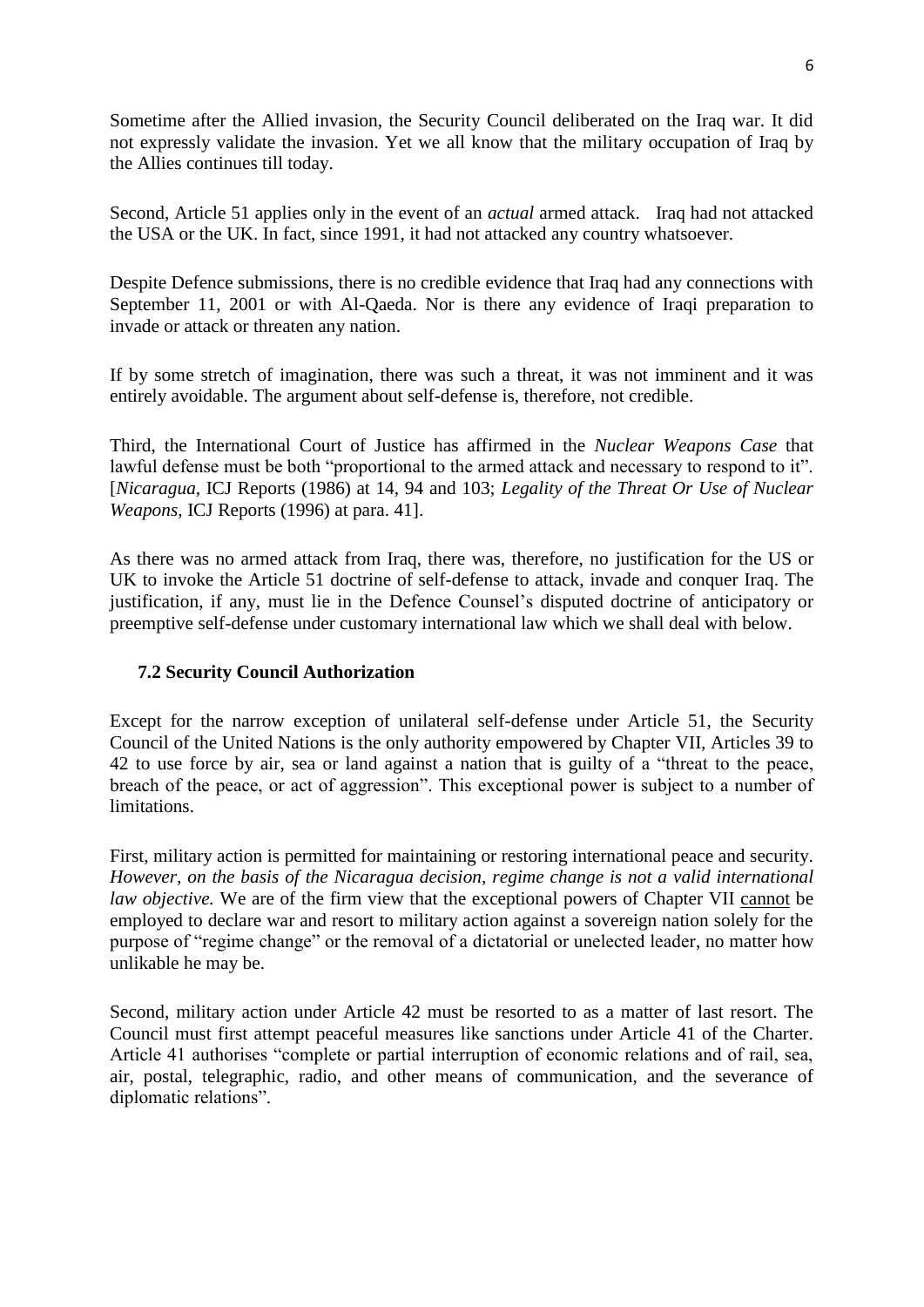Force can be authorized only after the Council determines that peaceful measures "would be inadequate or have proved to be inadequate" (Article 42). The Council has an obligation to exhaust all peaceful avenues before authorizing war (Article 39).

Except for the USA and the UK, the other permanent members of the Security Council were of the view that UN inspections were working and that Iraq was complying with the order to disarm. On the orders of the UN inspectors the Saddam regime had destroyed some proscribed weapons. Hans Blix, chief United Nations weapons inspector requested four months to complete his job and the majority of the members of the Council seemed agreeable to granting this time. But the US and the UK were not supportive of any extension of time. They lobbied hard to obtain a new Council Resolution to authorize immediate military operations against Iraq. The US forged documents to accuse Iraq of trying to purchase raw materials for WMD on the international market. The UK, on its part, lacking any substantial evidence against Iraq, plagiarized from a student thesis and tried to pass off an out-of-date student essay as an authoritative intelligence report!

US and UK attempts to force a new resolution ultimately failed France, Germany, Russia and China wished to give to the inspectors the time they requested to complete their inspections.

Having failed to push a resolution through the Security Council, the US and the UK changed their tune and argued that no new resolution was needed to authorize military strikes as earlier resolutions were sufficient to allow any Council member to unilaterally use force in the event that Iraq was in material breach of its obligations.

This is the "revival argument" put forward by the Defence. Examination of some of the UNSC resolutions on Iraq between 2 August 1990 and 8 November 2002 will show that the US-UK argument of unilateral authority to invade Iraq suffers from several fatal flaws.

### **7.3 Pre-emptive or Anticipatory Self-defense in Customary International Law**

The UN Charter nowhere permits the declaration of war on a perceived threat of imminent attack. Some scholars argue that the Charter intended to abolish the pre-Charter customary right of pre-emptive self-defense. Despite this doubt it does appear that under customary international law the doctrine of pre-emptive self-defense does exist. "According to the seminal *Caroline case* the legitimate exercise of this right requires "a necessity of selfdefense, instant, overwhelming, leaving no choice of means, and no moment for deliberation".

The idea that the security of US & UK was threatened by Iraq's alleged possession of weapons of mass destruction (WMD) was preposterous and is even more so today. Despite years of extremely intrusive intelligence gathering from the air and more than 550 inspections on the ground by UN inspectors in the last four months before the invasion, no credible evidence of WMD had surfaced. Some US documents alleging Iraq"s attempt to purchase proscribed weapons turned out to be crude forgeries. The UN Inspectors found no such weapons nor any long-range delivery system.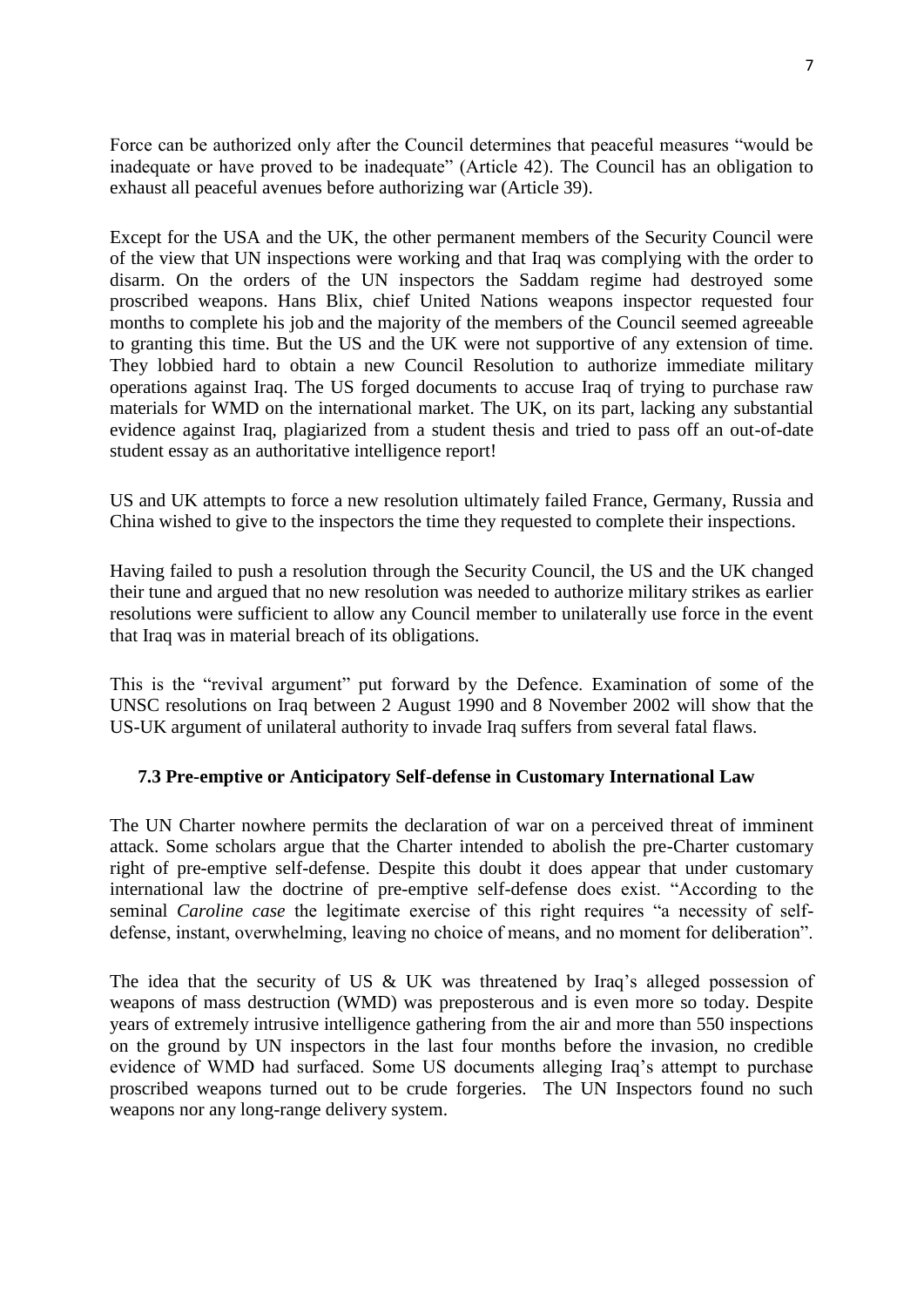In these circumstances, the assertion by the Defence of a right to engage in unilateral and "pre-emptive attacks" on Iraq was a blatant violation of international law. Their argument sought to give to powerful states the right to use military force against other states that are seen as hostile or that make moves to acquire weapons of mass destruction whether nuclear, biological or chemical.

It is our view that the doctrine of pre-emptive strikes "is a doctrine without limits, without accountability to the UN or international law, without any dependence on a collective judgment of responsible governments and, what is worse, without any convincing demonstration of practical necessity". It repudiates the core idea of the UN Charter that prohibits the use of force except for self-defense or pursuant to a decision of the Security Council.

## **7.4 Humanitarian Intervention or the Right to Protect Victims of Human Rights Abuses**

The Defence gave convincing evidence of serious human rights violations by Saddam Hussain. However, they adroitly avoided admitting that both the US and UK were complicit in most of these offence.

In the light of Saddam"s brutal record, the Defence argued that the international community has the right and the duty to use military force for humanitarian purposes and for redressing gross abuses of human rights. As there was credible evidence that the unelected Saddam regime was guilty of serious human rights breaches, it was argued that military force could be used to bring about a regime change in Iraq.

We acknowledge that international law is not static. Eloquent arguments by the Defence of "Grotiun moments" in international law are taken note of. However, growth and change have to be within the four corners of the UN Charter and not outside it.

The danger of the `humanitarian intervention" argument is that it enables member states to circumvent well-established principles and procedures of the UN Charter on use of legitimate force. Decision-making on issues of peace and war is unlawfully transferred from multilateral UN mechanisms to individual states. Relying on this argument member states may transgress legal limits on use of this exceptional power and not be accountable to anyone. There is no safeguard to prevent states from manipulating this argument to serve narrow political or strategic interests.

It must also be remembered that the UN is already empowered, under Chapter VII, to respond with force if necessary to uphold the UN's fundamental purposes, which, in Article 1 include "encouraging respect for human rights and fundamental freedoms".

We hold that when a country takes it upon itself to displace by force of arms a government or administration that it disapproves of, this is naked aggression and an international crime. Despite some scholarly dispute which we recognize,we hold that the principle of humanitarian intervention has dubious basis. International vigilantism has no legal validity. Even if it did, it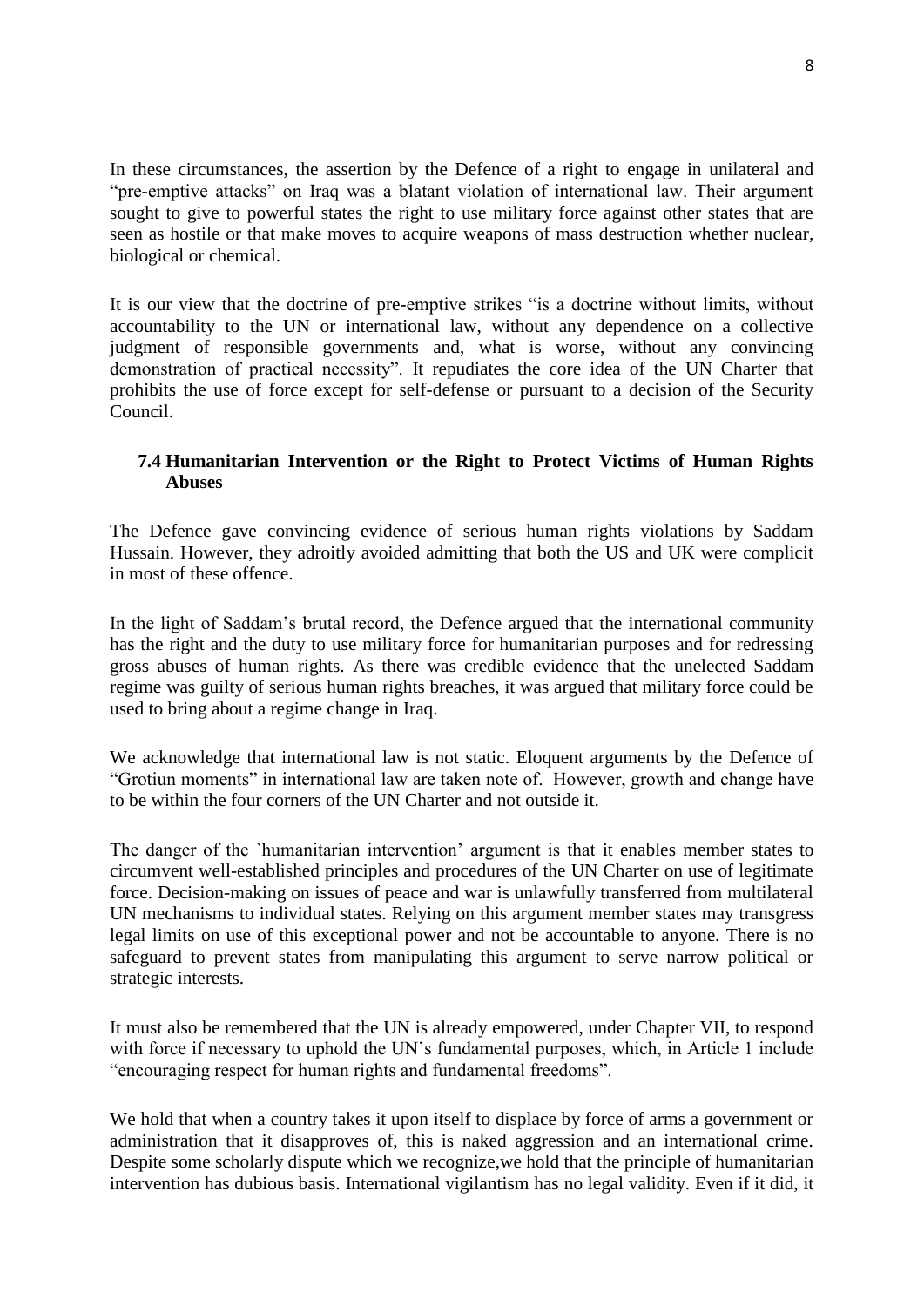should be applied subject to the preconditions outlined by the Prosecution. None of the conditions were satisfied in this tragic situation.

## **7.5 Possession of WMD**

An attack on Iraq because of its alleged possession of weapons of mass destruction (WMD) had no legitimacy in international law. First of all, claims regarding Iraq's pursuit or actual possession of weapons of mass destruction (WMD) were always highly suspect.

Secondly, enforcement of UN resolutions against Iraq"s alleged possession of WMD should have been undertaken in accordance with international law and not in blatant disregard of it.

Thirdly**,** the US lacked clean hands on the issue of Iraq"s possession of WMD because along with Britain and 150 or so Western companies (listed in Iraq's Report to the UN Inspectors), the US facilitated Iraq"s acquisition and use of WMD in the 1980s

### **7.6 Was there pre-planning and preparation to mount the military operation?**

The Prosecution has given us convincing evidence that the drums of war were being beaten long before the invasion. Facts were fixed to support the policy.

Regrettably the Defence rebuttal was based on highly dubious US Government or US Military evidence that is not credible. US laws or Congressional Resolutions are also not acceptable as the US, with all its might has no right to change international law.

Further many statements in the books authored by the two accused implicate them in the diabolical plan. The memoirs of the two accused do not provide justification for the war of aggression against Iraq.

# **8. VERDICT**

"The essence of legality is the principled, predictable, and consistent application of a single standard for the strong and the weak alike. Selective manipulation of international law by powerful states undermines its legitimacy."

The 2003 invasion of Iraq was an unlawful act of aggression and an international crime. It "cannot be justified under any reasonable interpretation of international law". It violates "the outer limits of laws regulating the use of force". It amounts to mass murder. Unlawful use of force in Iraq "threatens to return us to a world in which the law of the jungle prevails over the rule of law, with potentially disastrous consequences for the human rights not only of the Iraqis but of people throughout the region and the world".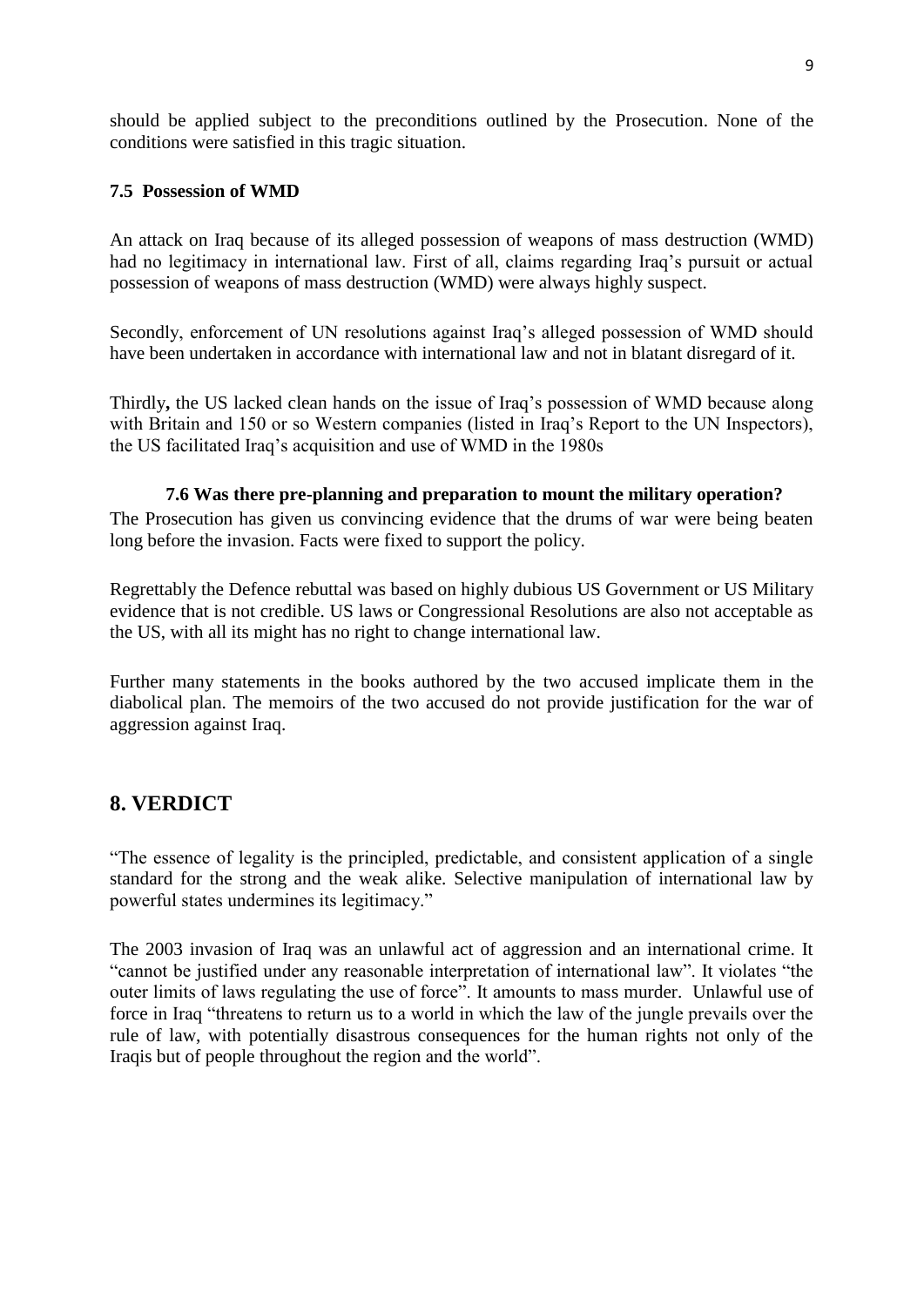The future of the UN and of the international law of war is also at stake. The unauthorized military action in Iraq undermines the system of collective security embedded in the UN Charter in order to protect humanity from a recurrence of the carnage of World War II.

The two accused took the law into their own hands. They acted with deceit and with falsehood. They acted in flagrant violation of international law of war and peace. In the absence of any convincing evidence, defence assertions lack credibility. They appear to be fig leaves for hiding naked economic and political ambitions.

We therefore find that the charge against the two accused is proved beyond reasonable doubt. The two accused are, therefore, found guilty as charged and the two accused are accordingly convicted on the charge.

## **9. ORDERS**

- 1. The Tribunal in accordance with Article 31 of our Charter, recommends to the Commission to file reports with the International Criminal Court against the two accused.
- 2. The Tribunal in accordance with Article 32 recommends to the Commission that the name of the two convicted criminals be included in the Commission"s Register of War Criminals and publicized accordingly.

### **10. RECOMMENDATIONS**

First, the Commission must invoke the Nuremberg law to report Bush, Blair and their accomplices for crimes against peace, war crimes and crimes against humanity under Part VI of the Charter of the Nuremberg Tribunal.

Second, the Commission must file reports of genocide and crimes against humanity with the International Criminal Court (ICC).

Third, the General Assembly of the United Nations must be approached to pass a resolution to end the American occupation of Iraq.

Fourth, the findings of this Tribunal must be communicated to all countries that have acceded to the Rome Statute and are possessed of universal jurisdiction.

Fifth, the UN Security Council must reassert itself and ensure that true sovereignty is transferred to the Iraqi people as soon as possible with the assistance of a UN Peacekeeping Force. The autonomy of the newly installed Iraqi government must be ensured.